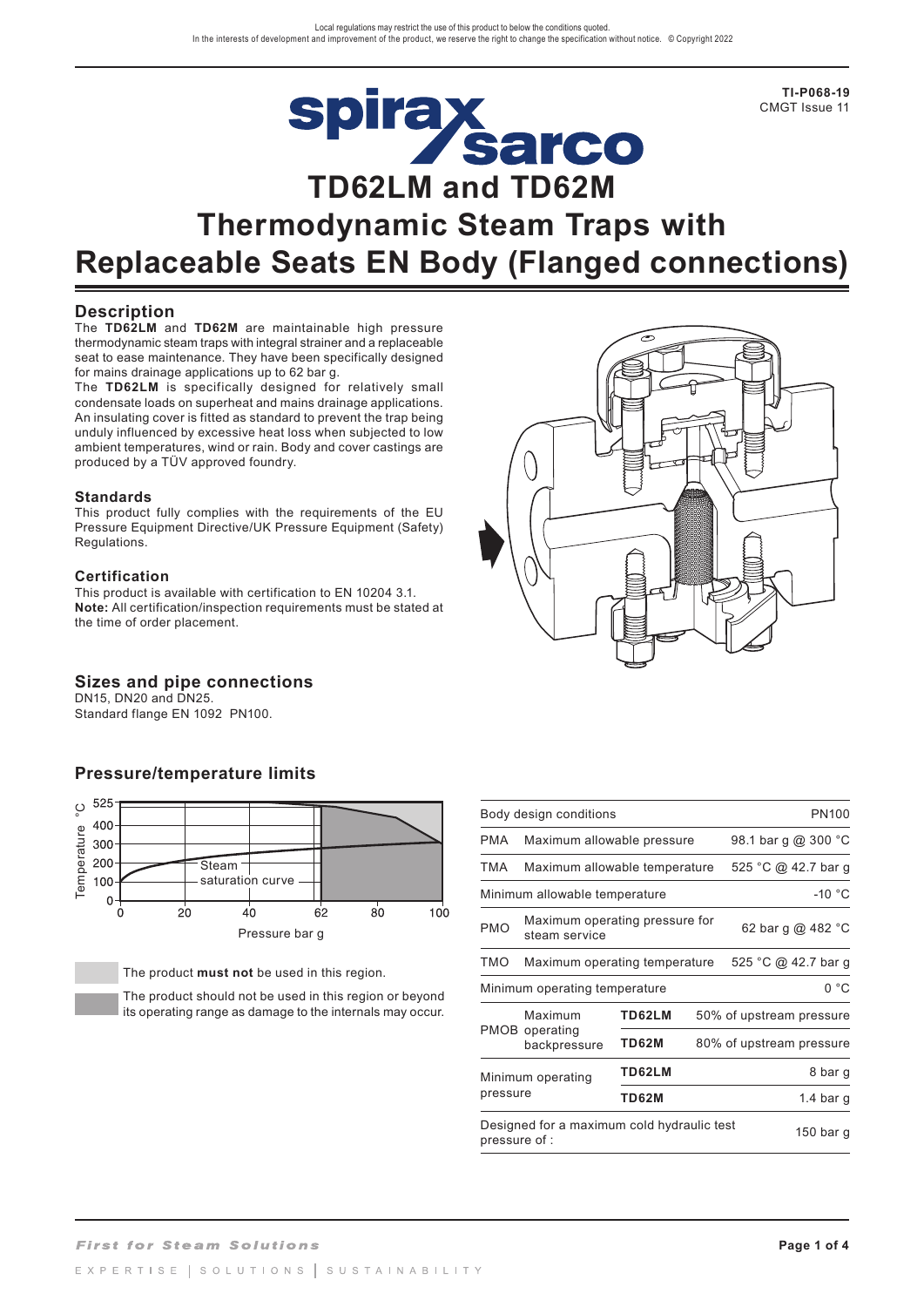## **Materials**



|                | No. Part                        | <b>Material</b>                                                |                           |  |
|----------------|---------------------------------|----------------------------------------------------------------|---------------------------|--|
| 1              | Body                            | Steel                                                          | EN 10213-2 G17 CrMo5-5+QT |  |
| $\overline{2}$ | Top cover                       | Steel                                                          | EN 10213-2 G17 CrMo5-5+QT |  |
| 3              | Bottom cover                    | Steel                                                          | EN 10213-2 G17 CrMo5-5+OT |  |
| 4              | Strainer screen                 | Stainless steel 100 mesh                                       | 316L                      |  |
| 5              | Insulating cover                | Aluminium                                                      |                           |  |
| 6              | <b>Disc</b>                     | Chromium steel                                                 |                           |  |
| $7*$           | Seat                            | Chromium steel                                                 |                           |  |
| 8              | Cover studs (top)               | DIN 10269 21 CrMoV 5 7<br>Steel                                |                           |  |
| 8A             | Cover studs (bottom)            | DIN 10269 21 CrMoV 5 7<br>Steel                                |                           |  |
| 9              | Cover nuts                      | Steel<br>DIN 10269 25 CrMo 4                                   |                           |  |
| 10             | Cover gaskets                   | Spirally wound stainless steel with exfoliated graphite filler |                           |  |
| 11             | Name-plate                      | Stainless steel                                                |                           |  |
| 13             | Inner seat gasket               | Spirally wound stainless steel with exfoliated graphite filler |                           |  |
| 14             | Outer seat gasket               | Spirally wound stainless steel with exfoliated graphite filler |                           |  |
|                | 15 * Ferrule<br>Stainless steel |                                                                |                           |  |

**\* Note:** Item **15** (ferrule) is pressed into item **7** (seat).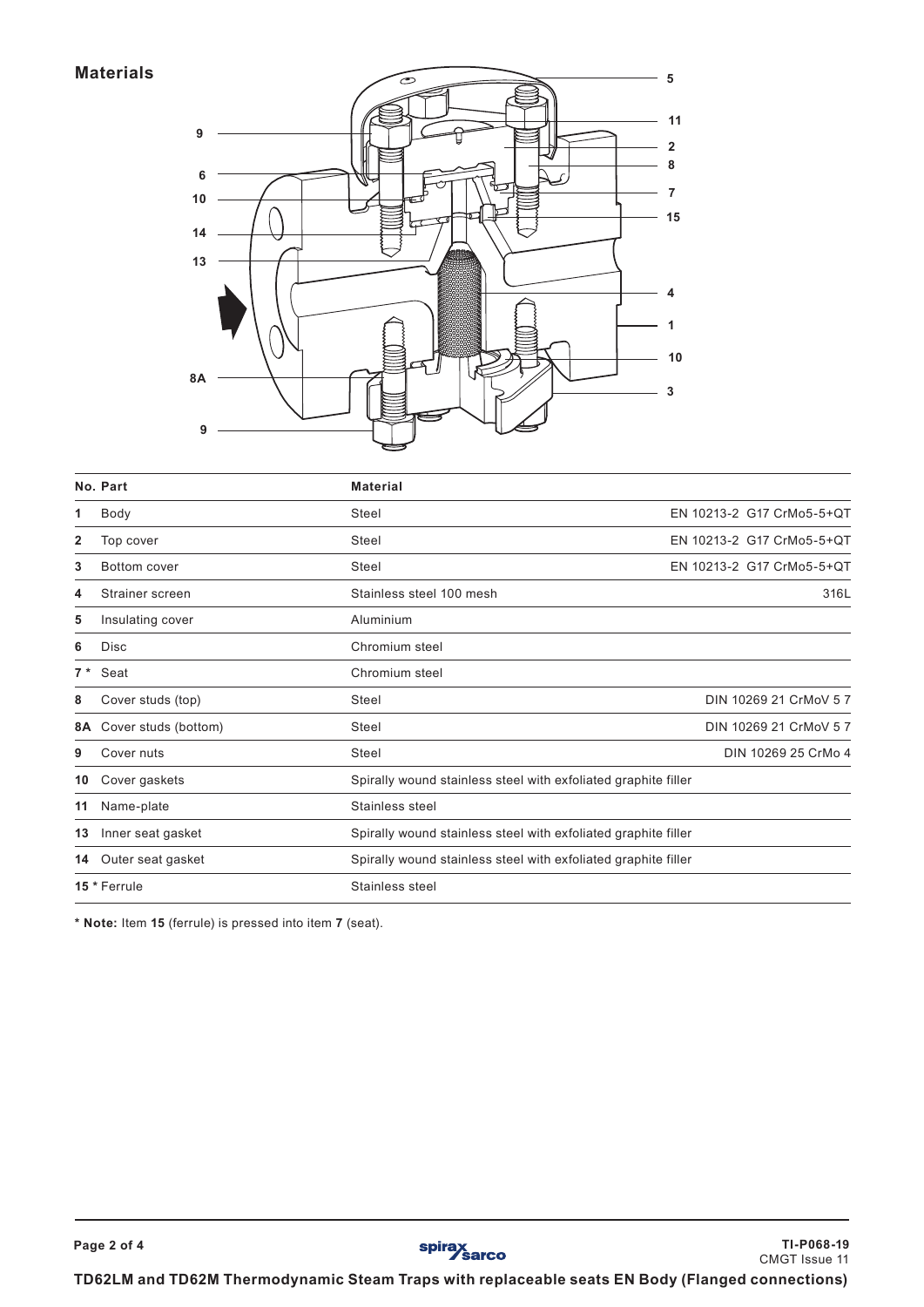## **Dimensions/weights (approximate) in mm and kg**

| <b>Size</b> | А  | в   | C  | D  | E. | F  | Weight |
|-------------|----|-----|----|----|----|----|--------|
| <b>DN15</b> | 87 | 150 | 92 | 72 | 40 | 30 | 8.5    |
| <b>DN20</b> | 87 | 150 | 92 | 72 | 40 | 30 | 8.5    |
| <b>DN25</b> | 87 | 160 | 92 | 72 | 40 | 30 | 9.1    |

**F** Withdrawal distance





Differential pressure bar (x 100 = kPa) Minimum operating pressure 8 bar for the TD62LM

# **Safety information, installation and maintenance**

For full details see the Installation and Maintenance Instructions (IM-P068-58) supplied with the product.

#### **Installation note:**

Preferably install in horizontal pipelines with the insulating cover uppermost although it can be fitted in other positions. After 24 hours in service the cover nuts should be checked for tightness.

#### **Disposal**

The product is recyclable no ecological hazard is anitcipated with the disposal of this product, providing due care is taken.

### **How to order**

**Example:** 1 off Spirax Sarco DN20 TD62LM thermodynamic steam trap with EN steel body having an integral strainer replaceable seat and flanged PN100 connections suitable for steam main drainage. An aluminium insulating cover shall be fitted as standard.